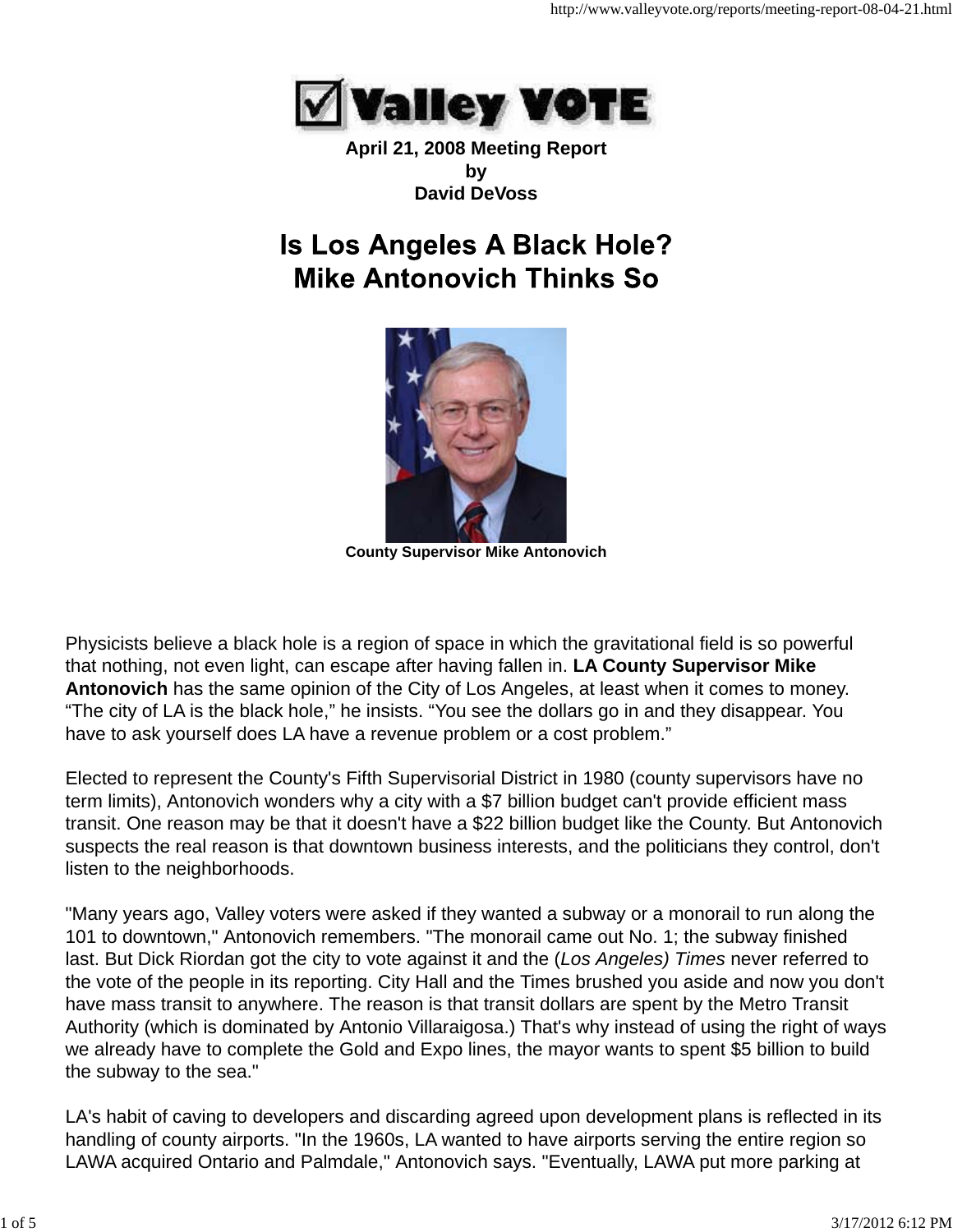Ontario, but it dragged it's feet in promoting Palmdale. The 405 doesn't expand like a pair of pantyhose," he smiles. "It makes no sense for people from Ventura and Kern counties to go all the way to LAX when they could go to Palmdale or Ontario." To insure that at least Los Angeles can use Palmdale, Antonovich says that three weeks ago the county began providing bus service from Van Nuys to the Palmdale airport.

# *Instant Runoff Voting: Worth the Cost?*

Elections cost money and often aren't decided on the first ballot. If nobody receives a majority, a second election must be held at great public cost with little public enthusiasm. **The New America Foundation's Gautam Dutta** thinks he has a better idea: Instant Runoff Voting.

Under the IRV system, voters rank their favorite candidates in their order of preference on an electronic ballot. If no candidate has a majority of first choice rankings, the instant runoff begins at no additional cost. The candidate with the least support is eliminated. Voters who ranked their candidates now have their vote counted for their second choice and all ballots are recounted. The candidate with the majority of votes wins.

The machinery to conduct IRV elections costs \$30 million. A typical May runoff election costs \$8 million. Are long-term savings worth the upfront cost? Someday you may be asked to decide.

# *Happy Trails*

In 1968, LA introduced a comprehensive trails program designed to ring the entire San Fernando Valley with a recreational trail suitable for hiking and horseback riding. In 1990, then governor George Deukmejian approved the idea making LA's *Rim of the Valley Trail* one of 26 staterecognized regional trails. State approval meant that Sacramento could fund up to 84% of the trail's construction. Sounds like a happy ending, but it's not. "Today, the Rim of the Valley is a concept not a plan because the city hasn't done any planning," explains **Mary Benson, CEO of the National Heritage Foundation's Los Angeles Trails Project.** "In 40 years the city of Los Angeles never has gotten around to asking for funding."

The benefits of a trail encircling the Valley are obvious, says Benson. "It could help promote equine tourism, attract tourists to Valley B&Bs and provide the focus for hospitality-oriented dude ranches. Europeans flock to states like Montana and Wyoming for the dude ranch experience and we can cater to that market in the spring when Montana and Wyoming are still too cold.

"We're missing an opportunity here," says Benson. "Trails increase the value of property. The value of a house can jump 10% if it's closer to a trail. Glendale is developing a citywide trails plan, but LA's general plan does not recognize recreational trails." LA is quick to ask what bicyclists want but it ignores hikers and everybody else, she reports. Benson says that people who want to save the Valley from developers like those behind Las Lomas need to contact their city council representative and demand that a "recreational trails element" be included the city general plan's "mobility element." Act before it's too late and the Valley's last vestiges of open space are graded and covered with houses.

# *Be Careful What You Ask For*

"Time and again elected officials have passed legislation that has victimized the very people they plead to for votes," says **Valley VOTE treasurer Vic Viereck** . "Part of the 1986 Federal Tax Reform Act was enacted to prevent investors from escaping income tax by taking advantage of real estate tax shelters. Although certain parts of that Act, such as reduction of income tax rates, were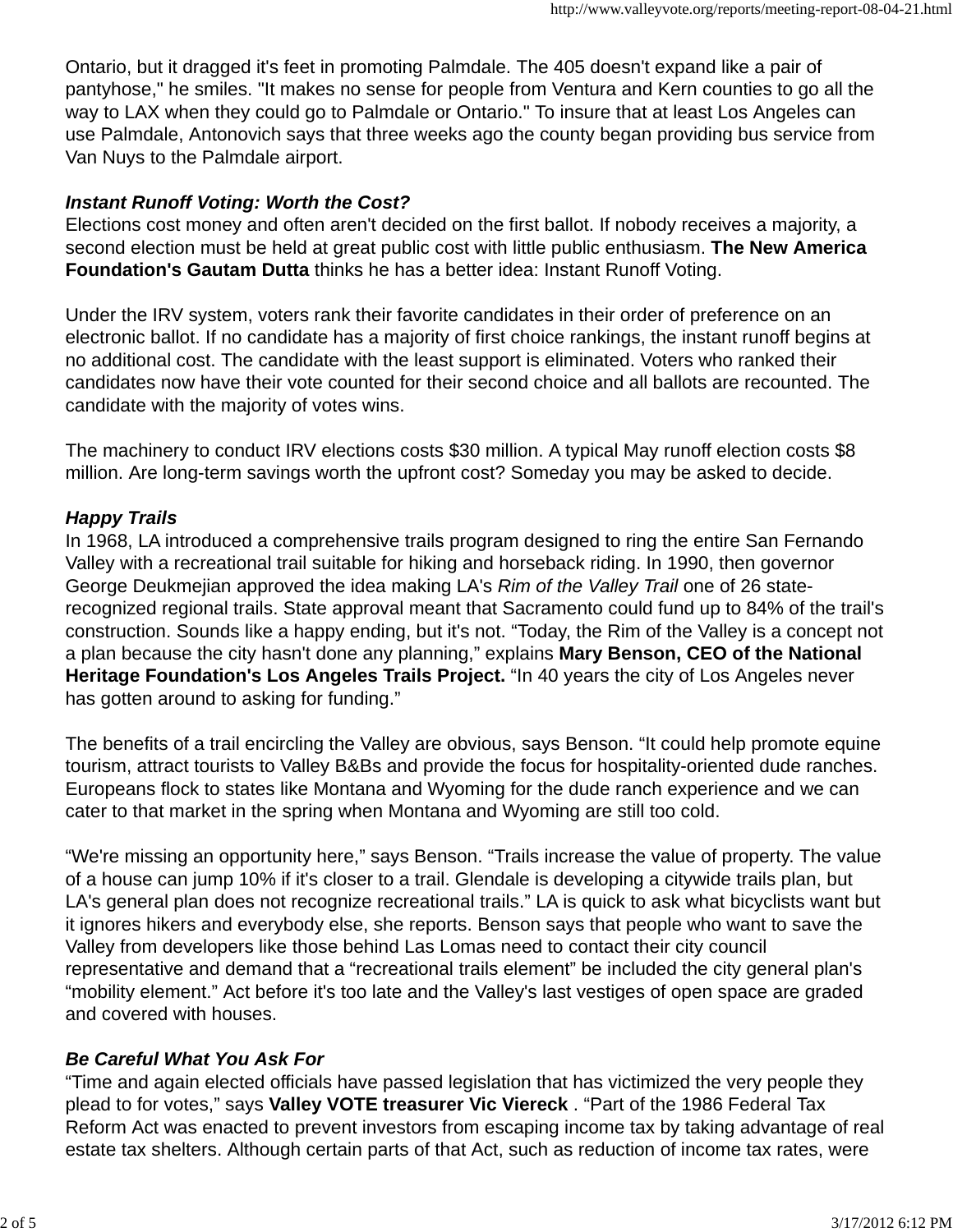very beneficial, the increase (from 19 years to 27 1/2 years) in the depreciable life of residential income property, and disallowing operating losses on such property for taxpayers with income above stated levels, has created a persistent shortage of affordable apartments. The better (28% maximum) part of the 1986 Federal Tax Reform Act is long gone."

As the recently ended housing boom was gaining steam, affordable housing advocates were pushing for easing of restrictions on lower income people so they too could buy homes. Those homebuyers, and many others, are now paying the price.

The City of Los Angeles is worse. Considering the combined effect of the foregoing federal tax laws and the Los Angeles Rent Stabilization Ordinance, it's like a double whammy against the supply of rental housing, particularly affordable housing. After the Ordinance started in 1978, subsequent amendments have made it even more intolerable. Less and less Mom and Pop middle class investors are able or are motivated to invest in apartments. While investors can find other investments for their hard earned money, people need a roof over their heads. Now that the city officials have gotten what they asked for (but did not want), the other consequence is dumped on us, the taxpayers. Besides having to fund the \$100 million Affordable (not to the taxpayers) Housing Trust Fund, expenditures from that "Trust" fund incrementally undermine the property tax base.

#### *A Beautiful Day In The Neighborhood?*

Neighborhood Councils in the Valley opting to utilize the city clerk to conduct their elections this year selected Saturday, June 28th as the date for same," says **George Truesdell** . "Not only does this place an entity trained in conducting elections in charge of this important function, but it also allows for economies of scale when advertising each community's election," he says. "The process to be conducted by the city clerk's office includes mailing election materials to every address within each community's geographic boundaries and advertising the events on more than one occasion. It is presumed that this extra effort and attention to the process will increase participation among all stakeholders. Individual councils will still conduct candidate forums and do their own outreach, but this will all be enhanced by the new procedures. Only time will tell if this effort increases awareness and interest in the respective neighborhood council areas."

The second concern for neighborhood councils is the reworking of SB 1818 by our City Council, and the apparent givebacks to developers. The original state bill did not offer the increase in reduced parking enhancements as that provided by the L.A. City Council, and it appears that developers want to construct new housing in areas not necessarily conducive to this increased density. This action has galvanized neighborhoods in opposition to many of the plans submitted by developers. Incumbent in the developer's plans are increases in height as well as reductions in setback. Right now, sides are being drawn on these issues impacting Ventura Boulevard from Studio City to Woodland Hills, and it looks to be an ugly fight. SB 1818 does not take into account the other density and traffic problems described by **Polly Ward** in the Universal City fiasco, that is another matter altogether.

#### *Airport Report*

**Denny Schneider** reports that Burbank (Bob Hope) Airport is preparing a Part 161 Study for the FAA requesting a ban on night time flights. Critical to VNY neighbors is that they are pushing to have all nighttime private jets use VNY instead of Bob Hope. Also, a request for proposal has been released for a facilitator for a new VNY-Community Noise Roundtable. It will give local residents and businesses a new voice and insight into the operation of VNY.